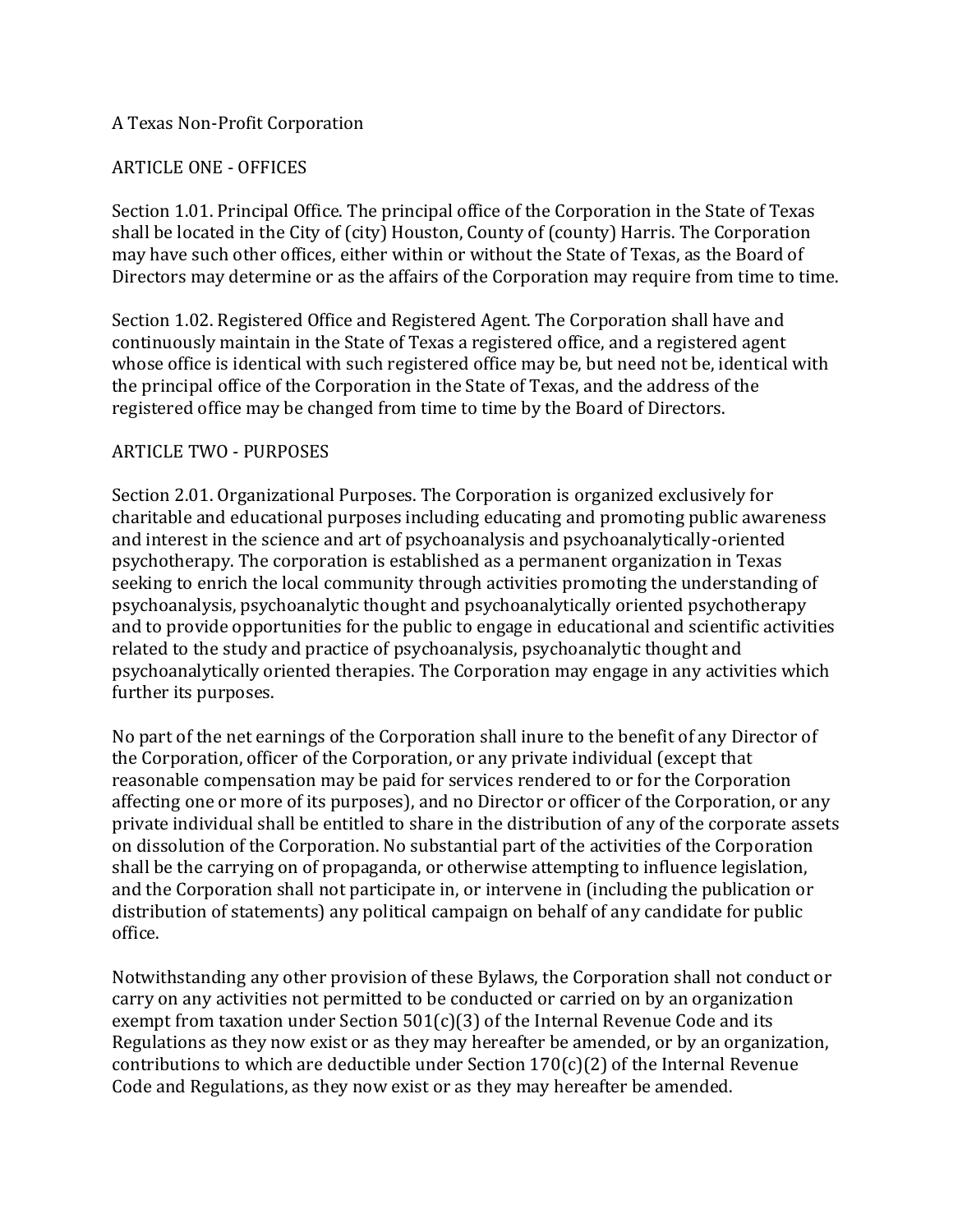Upon dissolution of the Corporation or the winding up of its affairs, the assets of the Corporation shall be distributed exclusively to charitable organizations which would then qualify under the provisions of Section  $501(c)(3)$  of the Internal Revenue Code and its Regulations as they now exist or as they may hereafter be amended.

#### ARTICLE THREE – MEMBERS

Section 3.01. The Corporation shall have two categories of voting members, active members and student members

Section 3.02. Membership Qualifications. All members shall satisfy requirements of good character, and, where relevant, exhibit ethical practice and professional fitness. Upon recommendation of the Membership Committee of the Houston-Galveston Psychoanalytic Society, active membership may be extended to anyone who has an active interest in psychoanalysis, psychoanalytic thought and/or psychoanalytically oriented psychotherapy.

Membership may also be extended to student members upon the recommendation of the Membership Committee. Student members shall be matriculated students and/or in fulltime training programs.

Section 3.03. Voting Privileges. All active and student members of the Society shall have the right to vote on all matters that come before the membership. Active and student members may hold office, serve on committees, participate in all Society activities and enjoy all other privileges of membership as set forth by the Board of Directors.

Section 3.04. Dues. The annual dues of the members shall be decided by the Society. If dues are unpaid after 120 days from the date due, member shall be notified and membership will cease 60 days after notification if the dues in arrears remain unpaid.

Section 3.05. Membership Process. Individuals meeting qualifications set forth in Section 3.02 may apply for membership to the Chair of the Membership Committee. Membership shall not be denied, unless the qualifications set forth in Section 3.02 are not met.

Section 3.06. Expulsion Process. Membership shall be revoked if a member is convicted of a felony or, for mental health professionals, if a member's license to practice has been revoked by the relevant licensing board.

Section 3.07. Friends of the Society. Friends' status may be extended to any individuals interested in the field of psychoanalytically-oriented thinking or practice. This shall be a contributing non-member category including both mental health professionals and nonmental health professionals. Friends of the Society may not vote or hold office. They are eligible to serve on committees but not chair standing committees. Friends shall be held to the same ethical standards as voting members.

ARTICLE FOUR - MEETING OF MEMBERS.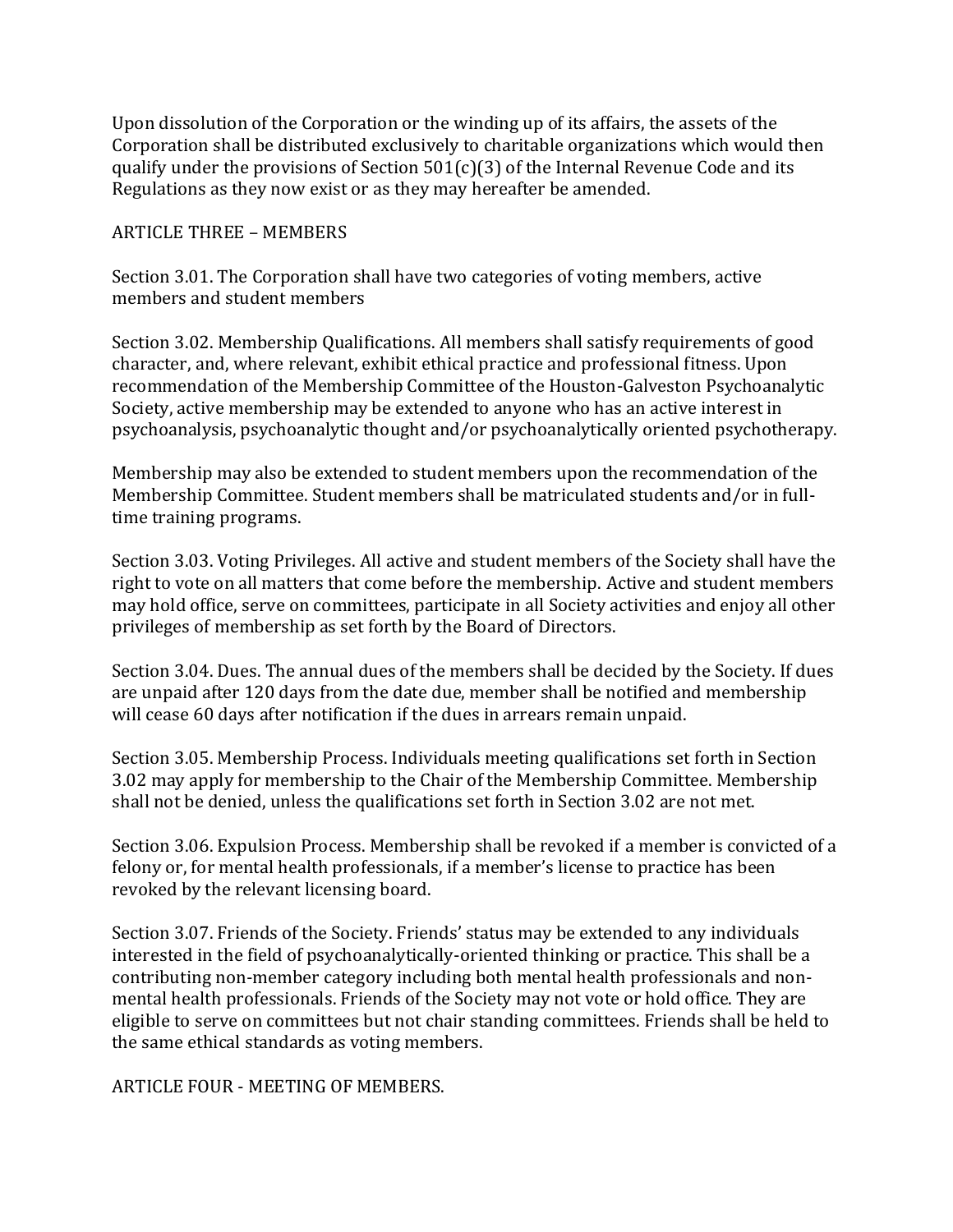Section 4.01. Business and Annual Meetings. Business meetings of the members shall be held in the winter and spring each year before the meetings of the American Psychoanalytic Association, for the purpose of reading the minutes, reports of the officers, reports of the committees, adoption of the budget (optional), any new and unfinished business and the election of officers (winter business meeting) and installation of officers, and election of the nominating committee (spring annual meeting) and for transaction of other business as may come before the meeting.

Section 4.02. Regular Meetings. Regular meetings may be held at such time and place as determined by the Executive Committee or voted by the active members.

Section 4.03. Special Meetings. Special meetings of the members may be called by the President or the Board of Directors, or upon petition of two (2) or more members, upon 24 hours notice to the membership.

Section 4.04. Place of Meeting. The Board of Directors may designate any place, either within or without the State of Texas, as the place of meeting for any biannual meeting or for any special meeting called by the Board of Directors. If no designation is made or if a special meeting be otherwise called, the place of meeting shall be the registered office of the Corporation in the State of Texas; but if all of the members shall meet at any time and place, either within or without the State of Texas, and consent to the holding of a meeting, such meeting shall be valid without call or notice, and at such meeting any Corporation action may be taken.

Section 4.05. Notice of Meeting. Except as provided in Section 4.03, written or printed notice stating the place, day, and hour of any meeting of members shall be delivered, either personally or by mail, fax or e-mail to each member, not less than ten (10) nor more than fifty (50) days before the date of such meeting, by or at the direction of the President, or the Secretary, or the officers calling the meeting. In case of a special meeting or when required by statute or these Bylaws, the purpose or purposes for which a meeting is called shall be stated in the notice. If mailed, the notice of a meeting shall be deemed delivered when deposited in the United States mail addressed to the member at this address as it appears on the records of the Corporation with postage thereon prepaid. If sent electronically, the notice shall be deemed delivered when transmitted.

Section 4.06. Quorum. Twenty-five percent of active members, or ten (10) Active members, whichever is less, shall constitute a quorum for the transaction of business at any meeting of members; but if less than quorum of members is present at said meeting, a majority of members present may adjourn the meeting from time to time without further notice. Members eligible to vote are allowed to attend meetings, and be present as voting members, by video or teleconference. If a quorum is not present and a matter requiring approval is needed, the Board president may determine to request approval through electronic communications. If an electronic vote is requested, each member must respond individually through electronic communication for validation. There shall be no proxies at any meeting.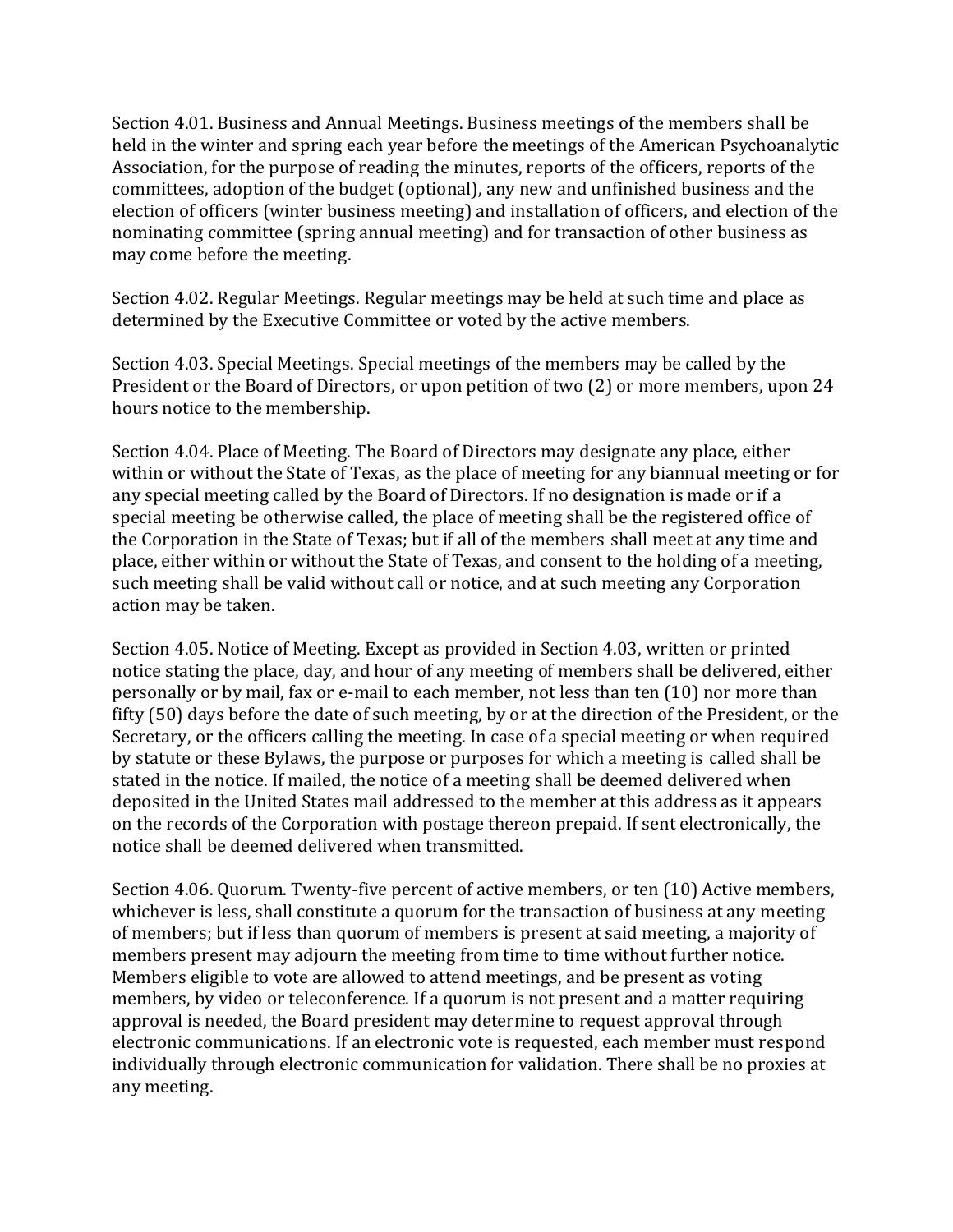Section 4.07. Parliamentary Usage. Parliamentary usage as set forth in Roberts Rules of Order shall apply at all meetings of the Society.

## ARTICLE FIVE - BOARD OF DIRECTORS

Section 5.01. General Powers. The affairs of the Corporation shall be managed by its Board of Directors, which shall consist of the Officers of the Society and chairs of the standing committees. Directors need not be residents of Texas.

Section 5.02. Number, Tenure and Qualifications. The number of Directors shall be not less than three (3) or more than twenty-five (25).

Section 5.03. Regular Meetings. The Board of Directors shall provide for by resolution the time and place, either within or without the State of Texas, for the holding of the regular annual meeting(s) of the Board, and may provide by resolution the time and place for the holding of additional regular meetings of the Board, without other notice than such resolution. However, there shall never be less than one annual meeting of the Board of Directors.

Section 5.04. Business Meetings. An annual meeting of the Board of Directors shall be held at the date, time and place determined by the Board of Directors.

Section 5.05. Special Meetings. Special meetings of the Board of Directors may be called by or at the request of the President, or any two Directors upon 24 hours notice, written or by fax or phone, to the members of the Board. The person or persons authorized to call special meetings of the Board may fix any place, either within or without the State of Texas, as the place for holding any special meetings of the Board called by them.

Section 5.06. Meetings Utilizing Electronic Media. Members of the Board of Directors or members of any committee designated by the Board of Directors may participate in and hold a meeting of that Board or committee, respectively, by means of conference telephone or similar communication equipment, provided that all persons participating in such a meeting shall constitute presence in person at such meeting, except where a person participates in the meeting for the express purpose of objecting to the transaction of any business on the ground that the meeting is not lawfully created.

Section 5.07. Notice. Notice of any special meeting of the Board of Directors shall be given at least one (1) day previously thereto by oral or written notice delivered personally or sent by mail, fax, or e-mail, to each Director at his or her address as shown by the records of the Corporation. If mailed, such notice shall be deemed to be delivered when deposited in the United States mail so addressed with postage thereon prepaid. If notice by fax or e-mail, notice shall be deemed delivered when transmitted electronically. Any Director may waive notice of any meeting. The attendance of a Director at any meeting shall constitute a waiver or notice of such meeting, except when a Director attends a meeting for the express purpose of objecting to the transaction of any business because the meeting is not lawfully called or convened. Neither the business to be transacted at, nor the purpose of, any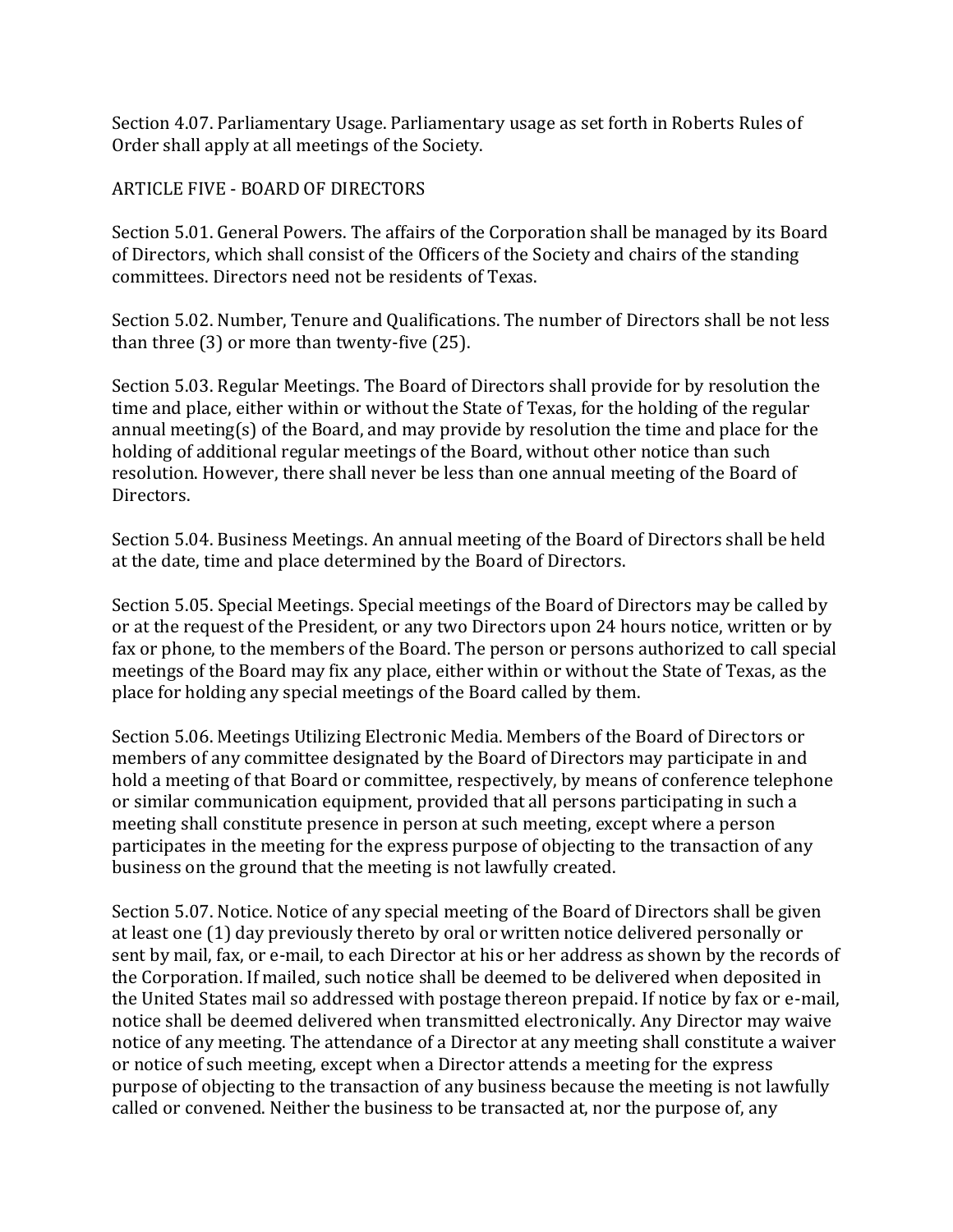regular or special meeting of the Board need be specified in the notice or waiver of notice of such meeting, unless specifically required by law or by these Bylaws.

Section 5.08. Quorum. No less than four (4) members of the Board of Directors shall constitute a quorum for the transaction of business at any meeting of the Board; but if less than a quorum of the Directors is present at said meeting, a majority of the Directors present may adjourn the meeting without further notice.

Section 5.09. Manner of Acting. The act of a majority of the Directors present at a meeting at which a quorum is present shall be the act of the Board of Directors, unless the act of a greater number is required by law or by these Bylaws.

Section 5.10. Vacancies. Any vacancy occurring in the Board of Directors, and any directorship to be filled by reason of an increase in the number of Directors, shall be filled by the Board of Directors. A Director elected to fill a vacancy shall be elected for the unexpired term of his or her predecessor in office. However, vacancies need not be filled unless such a vacancy would result in fewer than three directors remaining on the Board.

Section 5.11. Compensation. Directors as such shall not receive any stated salaries for their services; but nothing herein contained shall be construed to preclude any Director from serving the Corporation in any other capacity and receiving compensation therefore.

Section 5.12. Informal Action by Directors. Any action required by law to be taken at a meeting of Directors, or any action which may be taken at a meeting of Directors, may be taken without a meeting if a consent in writing setting forth the action so taken shall be signed by all the Directors.

Section 5.13. Resignation. Any Director may resign by giving written notice to the President. The resignation shall be effective at the next called meeting of the Board of Directors.

Section 5.14. Removal. Any Director may be removed with or without cause by a two-thirds majority of the remaining Directors.

Section 5.15. Indemnification. The Corporation may indemnify and advance reasonable expenses to directors, officers, employees and agents of the Corporation to the fullest extent required or permitted by Article 2.22A of the Texas Non-Profit Corporation Act, subject to the restrictions, if any, contained in the Corporation's Articles of Incorporation. The Corporation shall have the power to purchase and maintain at its cost and expense insurance on behalf of such persons to the fullest extent permitted by Article 2.22A of the Texas Non-Profit Corporation Act.

# ARTICLE SIX - OFFICERS

Section 6.01. Officers. The officers of the Corporation shall be a President, a President-Elect, a Secretary, a Treasurer, a Councilor, and an Alternate Councilor who, collectively, shall be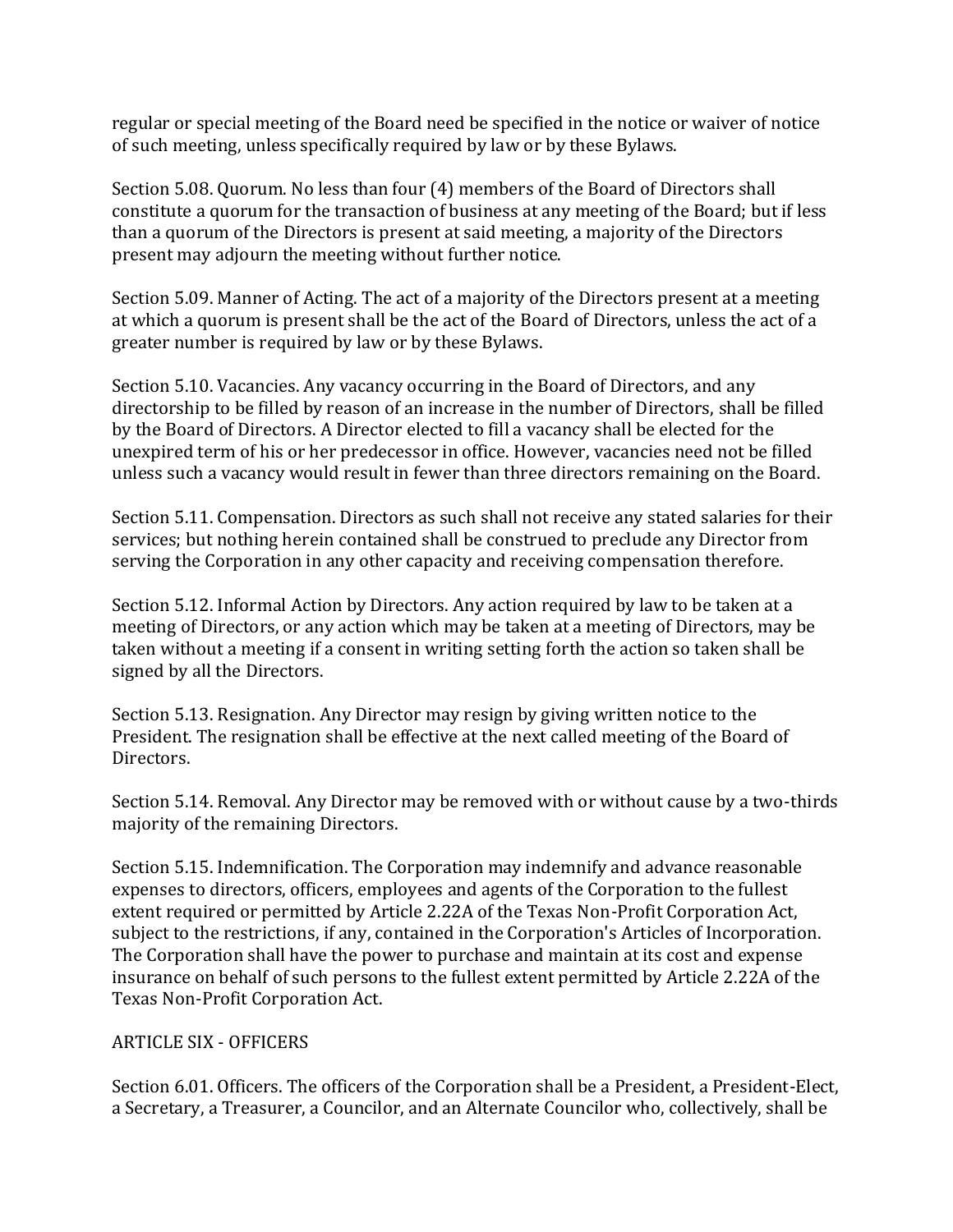known as the Executive Committee and who shall be elected as hereinafter provided. The Executive Committee may elect or appoint such other officers, including one or more Assistant Secretaries and one or more Assistant Treasurers, as it shall deem desirable, such officers to have the authority and perform the duties prescribed, from time to time, by the Executive Committee. Officers shall be active members of the society, except that the Councilor and Alternate Councilor must also be active members in good standing of the American Psychoanalytic Association.

Section 6.02. Election and Term of Office. The officers of the Corporation shall be elected by the active members entitled to vote at the winter business meeting of members, and the officers so elected shall serve for one (1) year from July 1 (to begin on July 1, 2008.) If the election of officers shall not be held at such meeting, such election shall be held as soon thereafter as conveniently may be. In the event of multiple candidates for any office, election of officers shall be by written secret ballot, and a separate ballot taken for each office. Every member entitled to vote shall have one vote for each office to be filled, and a majority of votes cast for any office shall be necessary, except as hereinafter provided in this section, to elect a nominee to such office. If after three ballots have been taken for any office, no candidate has received a majority of the vote cast, the person receiving the highest number of votes cast on said third ballot shall be deemed to be elected to said office. No President or President-Elect shall have successive terms of office. Each officer shall hold office until his/her successor shall have been duly elected and shall have qualified.

Section 6.03. Removal. Any officer elected or appointed by the Executive Committee may be removed by a two-thirds majority vote of the Executive Committee whenever in its judgment the best interest of the Corporation would be served thereby, but such removal shall be without prejudice to the contract rights, if any, of the officer so removed.

Section 6.04. Vacancies. A vacancy in any office because of death, resignation, disqualification, or otherwise, may be filled by the Executive Committee for the unexpired portion of the term.

Section 6.05. President. The President shall be the principal executive officer of the Corporation and shall, in general, supervise and control all of the business and affairs of the Corporation. He/she shall preside at all meetings of the Society and shall act as chairperson of the Executive Committee. The President shall appoint all committees and shall be a member ex-officio of all committees (except the Executive Committee) but shall have no vote except in the case of tie (in all committees except Executive Committee). The President may sign, with the Secretary-Treasurer or any other proper officer of the Corporation authorized by the Executive Committee, any deeds, mortgages, bonds, contracts, or other instruments which the Executive Committee has authorized to be executed, except in cases where the signing and execution thereof shall be expressly delegated by the Executive Committee or by these Bylaws or by statute to some other officer or agent of the Corporation; and in general he/she shall perform all duties as may be prescribed by the Executive Committee from time to time, including participating in various committee meetings as a member or chairperson thereof. He/she shall also be responsible for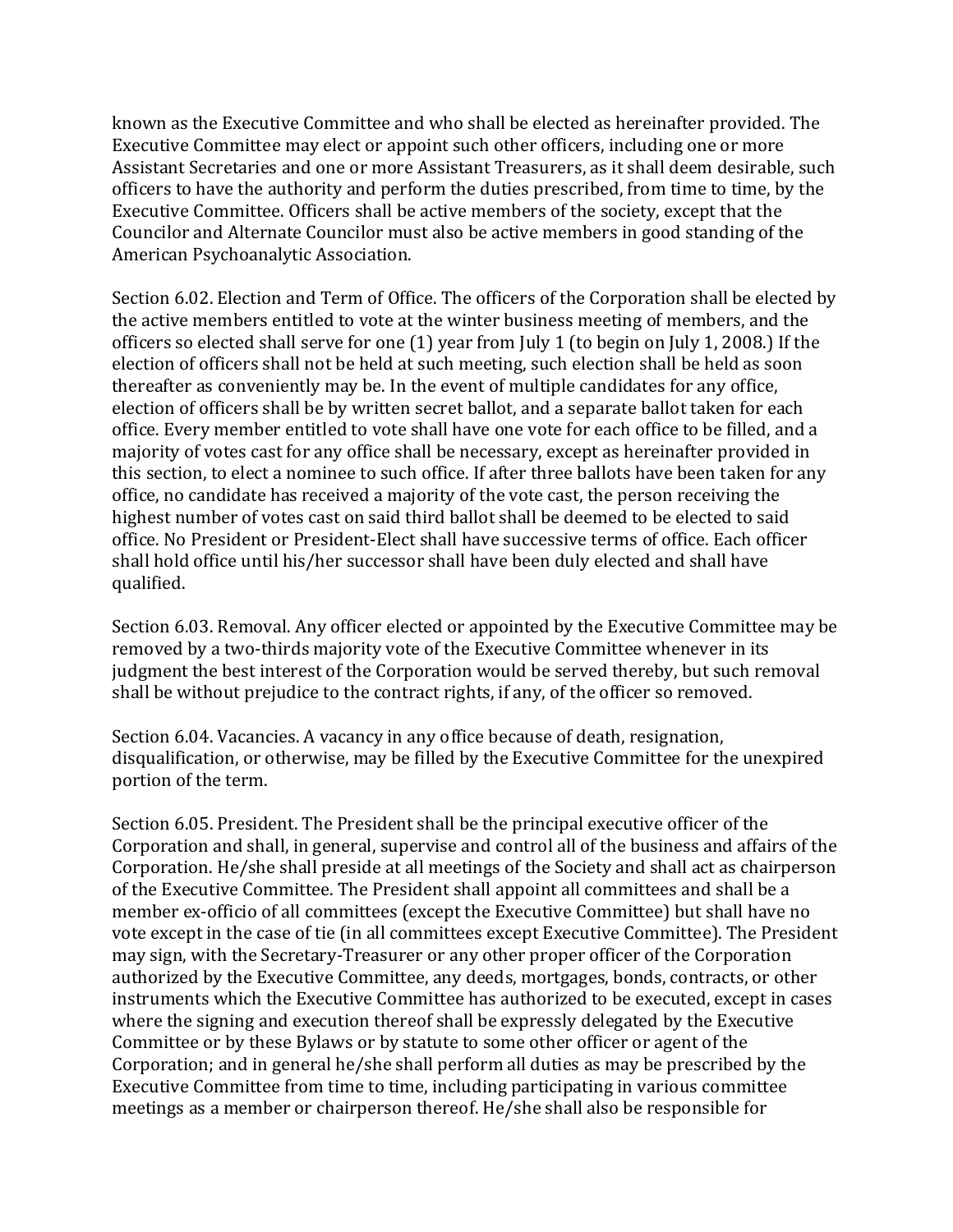informing the Executive Committee of possible programs, meetings, and functions of the Corporation.

Section 6.06. President-Elect. In the absence of the President or in the event of his/her inability or refusal to act, the President-Elect (or in the event there be more than one President-Elect, the President-Elects in order of their election) shall perform the duties of the President, and when so acting shall have all the powers of and be subject to all the restrictions upon President. He/she shall receive all requests to read program communications and shall arrange the programs for the regular meetings. In the absence or disability of the Executive Committee, he/she shall have such other powers and duties assigned to him/her by that committee.

Section 6.07. Secretary. The Secretary shall keep the minutes of the proceedings of all meetings of the Society and the Executive Committee, give or cause to be given all notices of meetings of the members of the Executive Committee and of the regular meetings, and all other notices in accordance with the provisions of these Bylaws or as required by law. Any such notice may also be given by the President. The Secretary shall send a copy of the Bylaws to any member who requests it. The Secretary shall certify the Councilor and the Alternate Councilor, promptly upon their election, to the Secretary of the American Psychoanalytic Association. In the absence or disability of both the President and President-Elect, the Secretary shall perform their duties. The Secretary shall perform other duties assigned to him or her by the President or the Executive Committee, and he shall perform all other duties incident to the office of Secretary.

Section 6.08. Treasurer. The Treasurer shall chair the Finance Committee. He or she shall have custody of all funds, securities, evidence of indebtedness, and other valuable documents of the Society and shall deposit the same in the name and to the credit of the Society in such banks or depositories as may be designated by the Executive Committee. He or she shall keep or cause to be kept for that purpose, full and accurate accounts of all moneys received and paid out for the account of the Society, and render a semiannual report of the receipts and disbursements of the Society at each business meeting thereof. The Treasurer may disburse funds within the provision of the budget, but any disbursement beyond this may be made only by action of the Executive Committee. Unless otherwise determined by the Executive Committee, he or she shall not be required to give the Society a bond for the faithful discharge of his or her duties. The Treasurer shall perform such other duties assigned to him or her by the President or the Executive Committee, and he shall perform all other duties incident to the office of Treasurer.

Section 6.09. Councilor. The Councilor shall be elected in the manner prescribed in the Bylaws of the American Psychoanalytic Association. The Councilor shall be a member of the Executive Committee. He/she shall function as the voting representative of the Society at the meetings of the Executive Council of the American Psychoanalytic Association and will report back to the Society. In the event that the Councilor is unable to attend a meeting of the Executive Council, the elected Alternate Councilor shall take his/her place. The Councilor shall perform all duties incumbent with such functions and any other properly assigned to him/her by the Executive Committee. He/she may not, however, serve more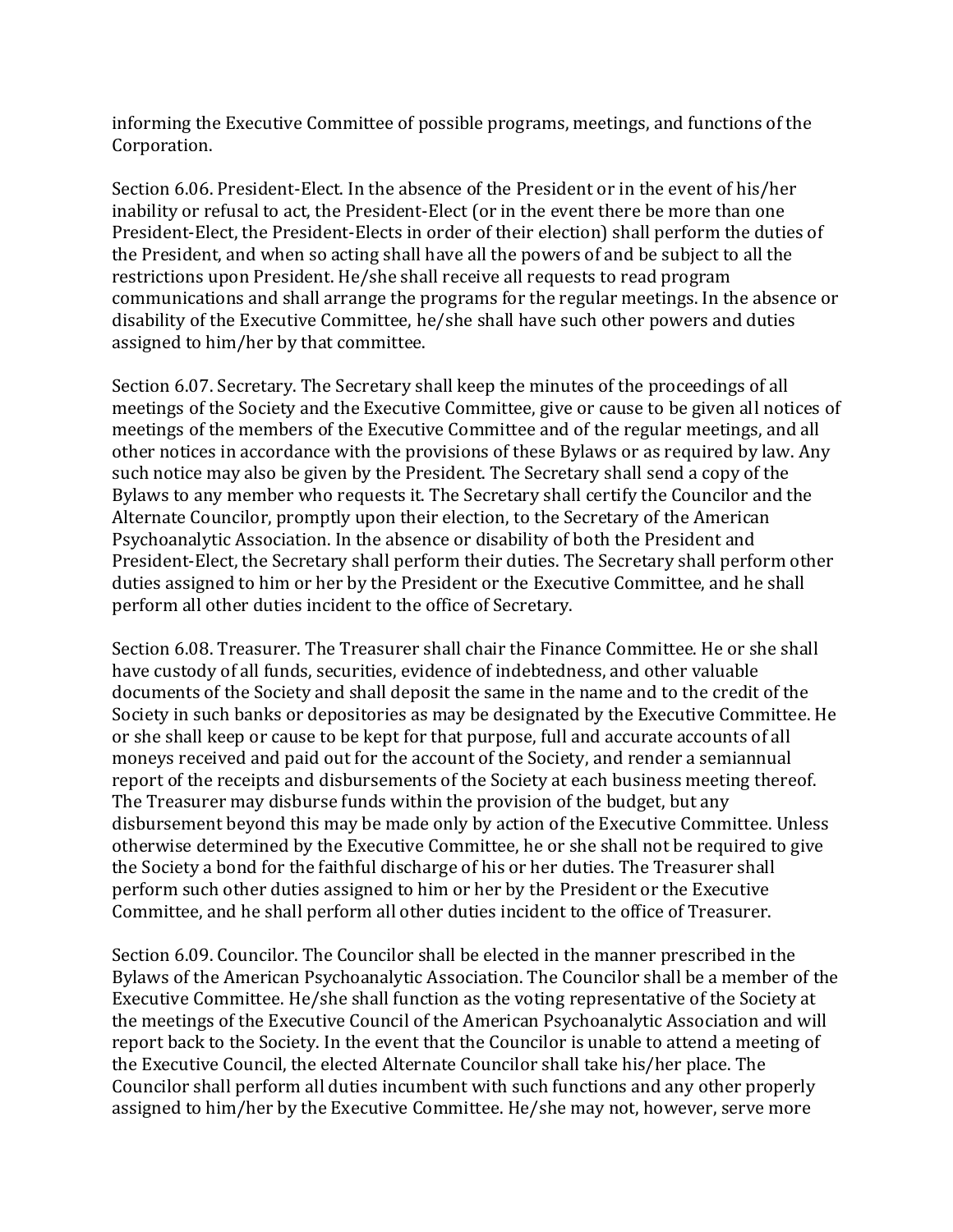than four consecutive years as Councilor. He or she must be a member in good standing of the American Psychoanalytic Association.

Section 6.10. Alternate Councilor. The Alternate Councilor shall be a member of the Executive Committee, and shall attend meetings of the Executive Council of the American Psychoanalytic Association, and may function as the voting representative of the Society in the absence of the Councilor. He or she must be a member in good standing of the American Psychoanalytic Association.

Section 6.11. Tenure and Qualifications. No person shall hold more than one of the aforementioned offices at a time. Officers are restricted to voting members of the Society.

## ARTICLE SEVEN - COMMITTEES

Section 7.01. Appointment. Except where otherwise stated in these by-laws, the President shall appoint members and the chairperson of each committee established by the Board of Directors. These Committees shall perform such functions and make such reports as the President or Board of Directors shall determine. All active members, student members and Friends of the Society are eligible serve on committee, unless otherwise restricted.

Section 7.02. Executive Committee. The Executive Committee shall consist of the officers of the Corporation and the past president. The President, unless absent or otherwise unable to do so, shall preside as chairperson of the Executive Committee. The Committee shall meet at the call of the President or the Board of Directors, or any two (2) members of the Committee and shall have and may exercise when the Board of Directors is not in session the power to perform all duties, of every kind and character, not required by law or the bylaws of the Corporation to be performed solely by the Board of Directors. The Executive Committee shall have authority to make rules for the holding and conduct of its meetings, keep records thereof and regularly report its actions to the Board. Three (3) of the members of the Committee in office shall be sufficient to constitute a quorum at any meeting of the Committee, and all action taken at such a meeting shall be by a majority of those present all acts performed by the Executive Committee in the exercise of its aforesaid authority shall be deemed to be, and may be certified as, acts performed under authority of the Board of Directors. Vacancies in the Executive Committee shall be filled by appointment by the Board of Directors. All actions of the Executive Committee shall be recorded in writing in a minute book kept for that purpose and a report of all action shall be made to the Board of Directors at its next meeting. The minutes of the Board of Directors shall reflect that such a report was made along with any action taken by the Board of Directors with respect thereto.

Section 7.03. Leadership Development Committee. The Leadership Development Committee shall consist of the immediate past president as chairperson and of two members elected at the Spring Business Meeting and nominated for election by the same process by which officers of the society are nominated. Members of the Leadership Development Committee are also subject to removal as provided in section 6.03. It shall be responsible for the nominating of officers and the development of leadership within the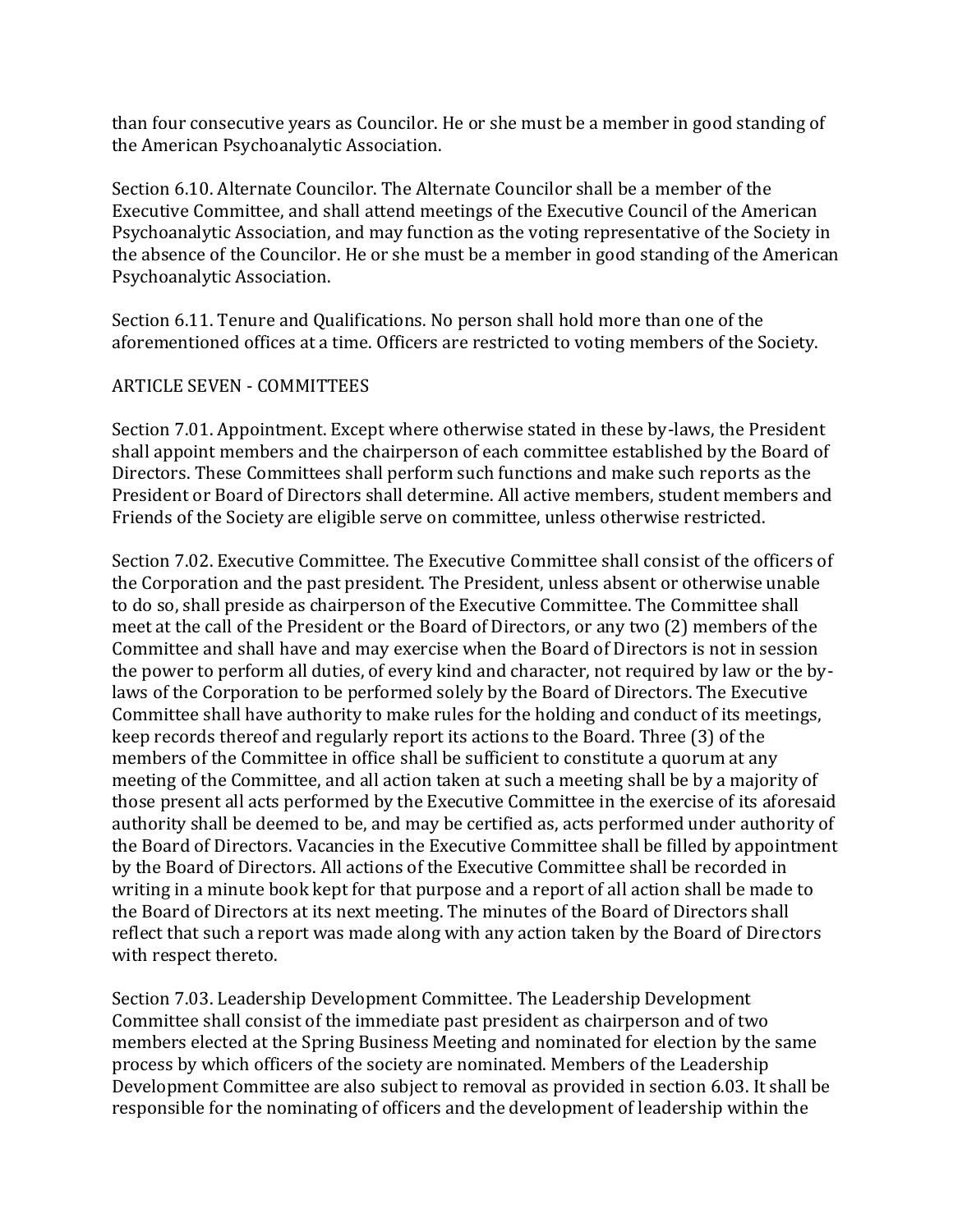Society.

Section 7.04. Membership Committee. The Membership Committee shall be composed of three or more members. The chairperson and the members shall be appointed by the President. It shall have the duty of evaluating such applications for membership and by such means as it deems proper and making recommendations to the general membership concerning such applications.

Section 7.05. Program Committee. The Program Committee shall consist of the President-Elect as chairperson and two or more additional members appointed by the President. It shall be responsible for continuing education efforts and for all programs of the Society and shall determine who may attend such regular meetings.

Section 7.06. Finance Committee. The Finance Committee shall consist of the Treasurer as chairperson and two or more additional members appointed by the president. This committee will prepare the annual budget for approval and shall be responsible for managing and investing corporate funds.

Section 7.07. Student Member Committee. The Student Member Committee shall be composed of the student members of the Society and shall annually elect a chair from its membership to assume office at the annual meeting. This committee will bring matters of particular concern to student members to the Society and through its chair shall act as liaison between the Board of Directors and student members.

Section 7.08 Ethics Committee. The Ethics Committee shall consist of a Chair of the Committee, who may or may not be an officer of the Society, the Alternate Councilor, and a non-officer voting member of the Society. The Chair and the non-officer voting member are to be nominated and elected by the same process by which officers of the Society are nominated and installed. The purpose of the Committee is to serve as a referral source for anyone who makes an ethics-related complaint against a member. The Committee will refer the complainant to the appropriate licensing board, if the member against whom a complaint has been filed is a mental health professional. The decision of the particular licensing board will then determine the Committee's course of action. Membership will be denied to anyone who has been convicted of a felony, or if a mental health professional has had his or her license revoked.

Section 7.09. Other Committees. Other committees not having and exercising the authority of the Board of Directors in the management of the Corporation may be designated by a resolution adopted by a majority of the Directors present at a meeting at which a quorum is present. Except as otherwise provided in such resolution, the President of the Corporation shall appoint the members of each such committee. Any member thereof may be removed by the person or persons authorized to appoint such member whenever in their judgment the best interests of the Corporation shall be served by such removal. Members of such committee or committees may, but need not be, Directors.

Section 7.10. Term of Office. Each member of a committee shall continue as such until the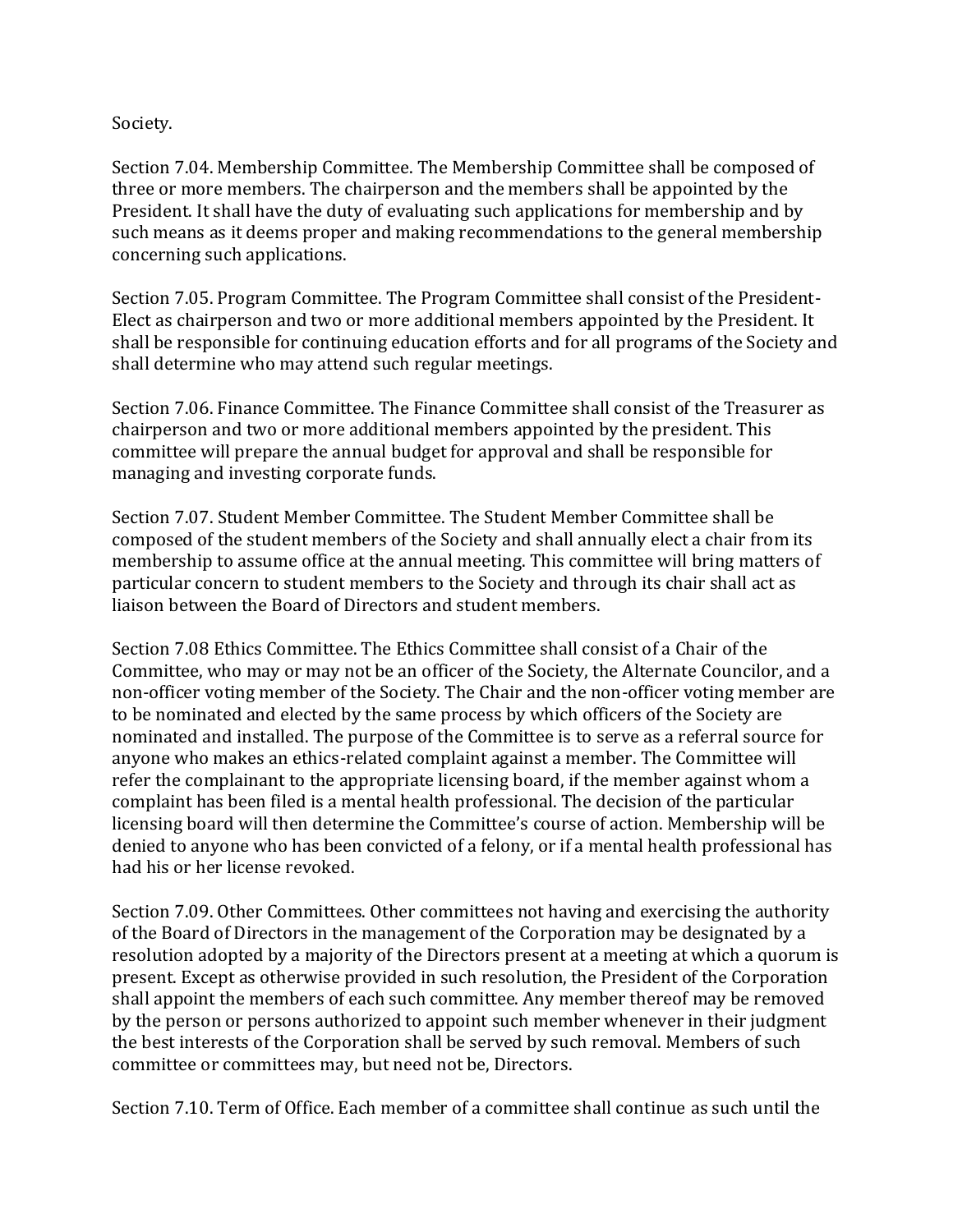next annual meeting of the members of the Board of Directors and until his or her successor is appointed, unless the committee shall be sooner terminated, or unless such member is removed from such committee, or unless such member shall cease to qualify as a member thereof.

Section 7.11. Chairperson. Except as otherwise provided in these Bylaws, one member of each committee shall be appointed chairperson by the person or persons authorized to appoint the members thereof.

Section 7.12. Vacancies. Vacancies in the membership of any committee may be filled by appointments made in the same manner as provided in the case of the original appointments.

Section 7.13. Quorum. Unless otherwise provided in the resolution of the Board of Directors designating a committee, a majority of the whole committee shall constitute a quorum and the act of a majority of the members present at a meeting at which a quorum is present shall be the act of the committee.

Section 7.14. Rules. Each committee may adopt rules for its government not inconsistent with these Bylaws or with rules adopted by the Board of Directors.

Section 7.15. Committee Dissolution. The Board of Directors may, in its sole discretion, dissolve any committee with or without cause. Except for the Executive Committee, such dissolution shall require approval by a majority of the quorum. The Executive Committee shall only be dissolved by approval of sixty-six percent (66%) or more of all members of the Board of Directors.

### ARTICLE EIGHT - CONTRACTS, CHECKS, DEPOSITS, AND GIFTS

Section 8.01. Contracts. The Board of Directors may authorize any officer or officers, agent or agents of the Corporation, in addition to the officers so authorized by these Bylaws, to enter into any contract or execute and deliver any instrument in the name of and on behalf of the Corporation. Such authority may be general or confined to specific instances.

Section 8.02. Checks and Drafts, Etc. All checks, drafts, or orders for the payment of money, notes, or other evidence of indebtedness issued in the name of the Corporation shall be signed by such officer or officers, agent or agents of the Corporation and in such manner as shall from time to time be determined by resolution of the Board of Directors. In the absence of such determination by the Board of Directors, such instruments shall be signed by the Treasurer or an Assistant Treasurer and countersigned by the President or a Vice President of the Corporation.

Section 8.03. Deposits. All funds of the Corporation shall be deposited from time to time to the credit of the Corporation in such banks, trust companies, or other depositories as the Board of Directors may select.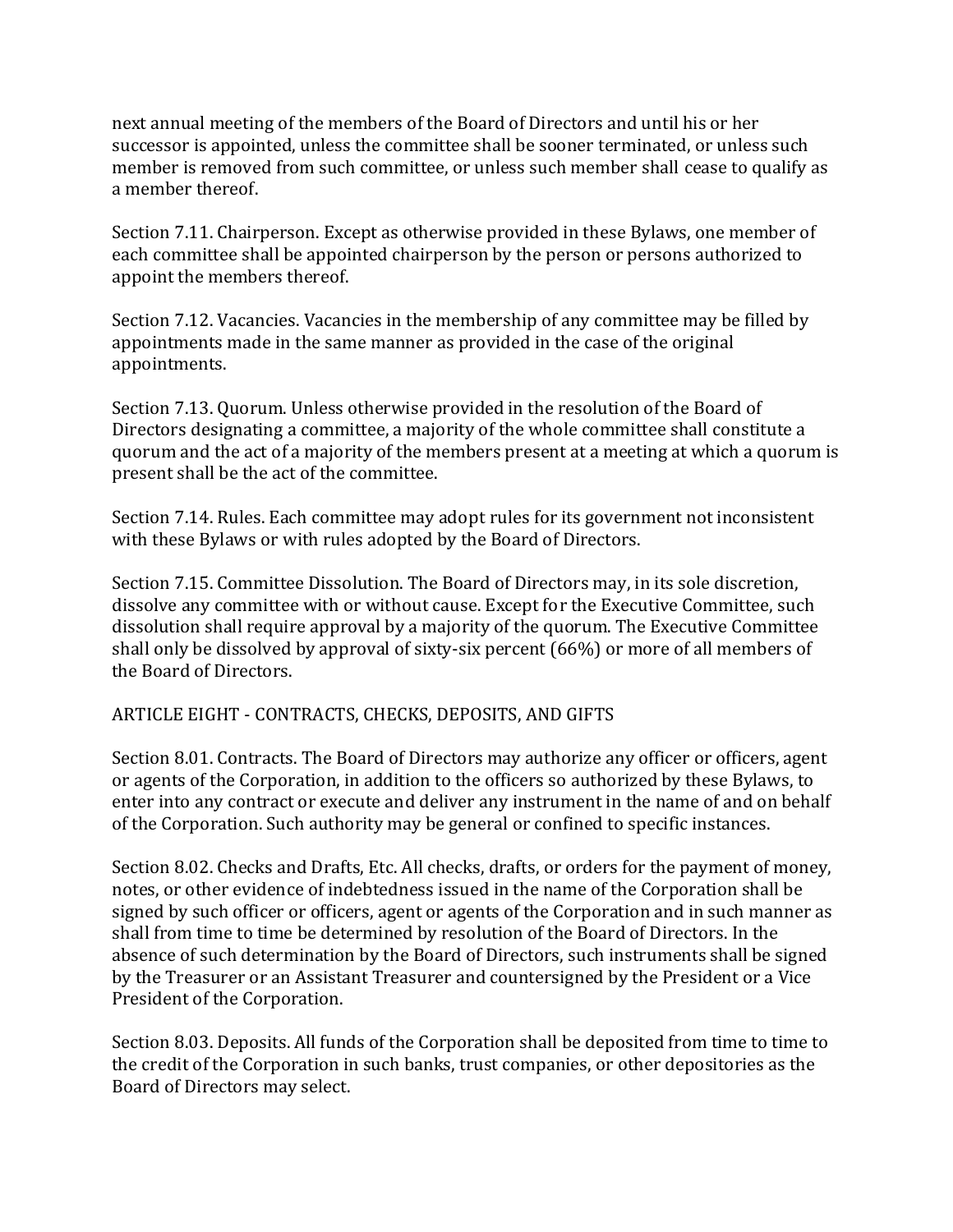Section 8.04. Gifts. The Board of Directors may accept on behalf of the Corporation any contribution, gift, bequest, or devise for the general purposes or for any special purpose of the Corporation.

## ARTICLE NINE - BOOKS AND RECORDS

Section 9.01. Books and Records. The Corporation shall keep correct and complete books and records of account of the activities and transactions of the Corporation including, a minute book which shall contain a copy of the Corporation's application for tax-exempt statue (IRS Form 1023), copies of the organization's IRS information return (Form 990), and a copy of the Articles of Incorporation, By-Laws, and Amendments. The Corporation shall also keep minutes of the proceedings of its Board of Directors and any committees having the authority of the Board of Directors. All books and records of the Corporation may be inspected by any Director or his or her agent or attorney for any proper purpose at any reasonable time. Representatives of the Internal Revenue Service may inspect these books and records as necessary to meet the requirements relating to federal tax form 990.

### ARTICLE TEN - FISCAL YEAR

Section 10.01. Fiscal Year. The fiscal year of the Corporation shall be determined by the Board of Directors.

ARTICLE ELEVEN - SEAL

Section 11.01. Seal. The Board of Directors may authorize a corporate seal.

ARTICLE TWELVE - WAIVER OF NOTICE

Section 12.01. Waiver of Notice. Whenever any notice is required to be given under the provisions of the Texas Non-Profit Corporation Act or under the provisions of the Articles of Incorporation or the Bylaws of the Corporation, a waiver thereof in writing signed by the person or persons entitled to such notice, whether before or after the time therein, shall be deemed equivalent to the giving of such notice.

ARTICLE THIRTEEN - AMENDMENTS TO BYLAWS

Section 13.01. Amendments to Bylaws. These Bylaws may be altered, amended, or repealed and new Bylaws may be adopted by a two-thirds percent (66%) of the members present at any regular meeting or at any special meeting called for that purpose. Any proposed amendment must be circulated to the voting membership at least ten days prior to the telling of the votes.

### **CERTIFICATE**

I HEREBY CERTIFY that the foregoing is a true, complete and correct copy of the Bylaws of Houston Galveston Psychoanalytic Studies/DBA Houston Psychoanalytic Society a Texas